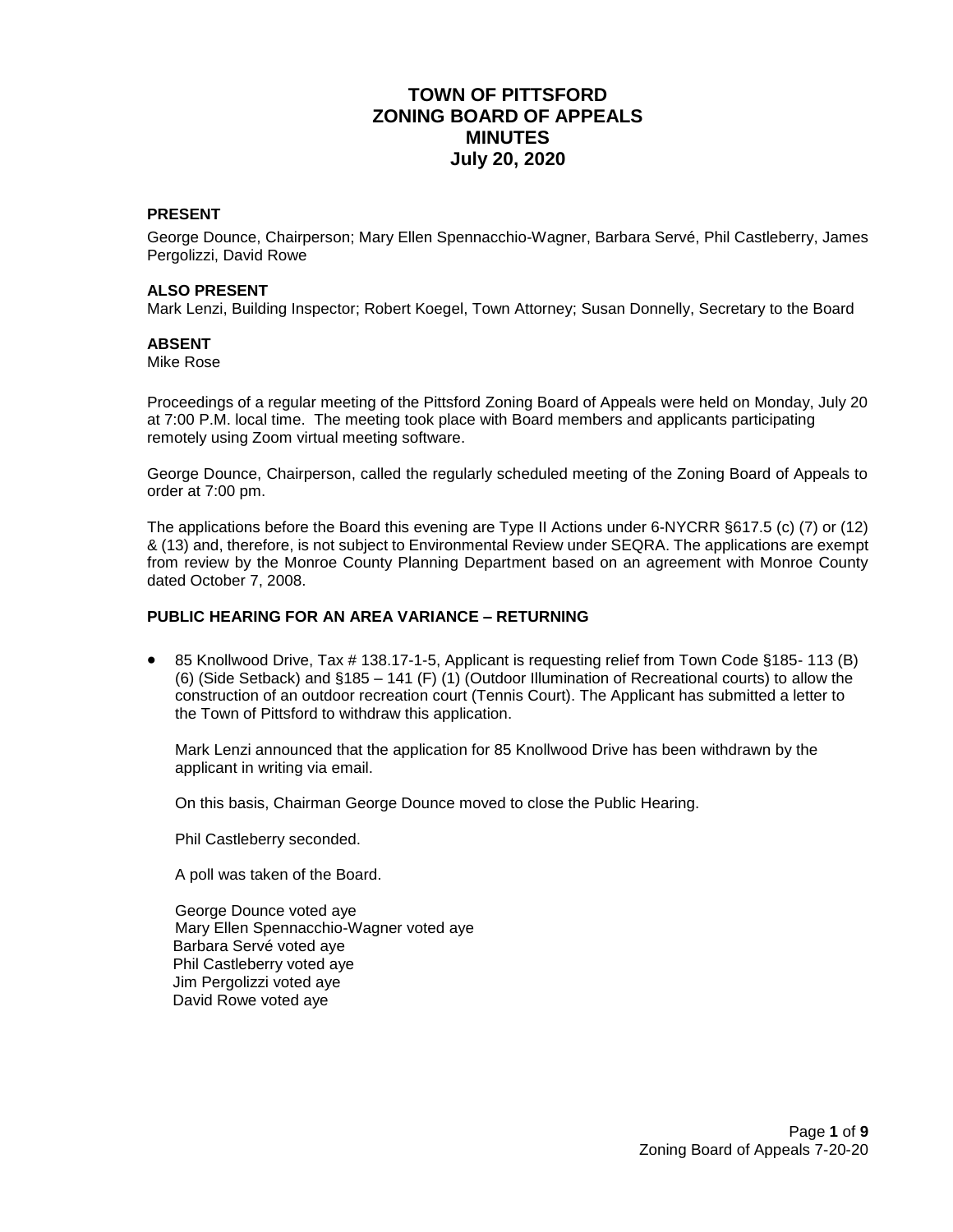#### **PUBLIC HEARING FOR AN AREA VARIANCE – NEW**

 1 Mendon Center Road, Tax # 164.03-1-30.1, Applicant is requesting relief from Town Codes §185 – 113 B (3) for the construction of an accessory structure (Arbor) located forward of the rear wall of the home. This property is zoned RN-Residential Neighborhood.

The applicant Victoria Lehr was present via Zoom to discuss the application with the Board.

George Dounce opened the Public Hearing for 1 Mendon Center Road.

Ms. Lehr addressed the Board and expressed apology for unknowingly constructing the arbor which required a variance. She has talked to her neighbor and there is no concern. Peter Spinelli representing the neighboring Founder's Green homeowner's association expressed no opposition to the project.

There was no further public comment.

Barbara Servé moved to close the Public Hearing.

Jim Pergolizzi seconded.

George Dounce called for a roll call vote.

Dounce voted aye Servé voted aye Pergolizzi voted aye Spennacchio-Wagner voted aye Castleberry voted aye Rowe voted aye

### **DECISION FOR 1 MENDON CENTER ROAD – AREA VARIANCE**

A written Resolution to grant the area variance for 1 Mendon Center Road was moved by Barbara Servé and seconded by Mary Ellen Spennacchio-Wagner. .

Chairman George Dounce called for a roll call vote.

Dounce voted aye Servé voted aye Pergolizzi voted aye Spennacchio-Wagner voted aye Castleberry voted aye Rowe voted aye

The approved Resolution contains the following Specific Conditions:

- 1. This variance is granted only for the plans submitted and prepared by the Applicant dated July 8, 2020.
- 2. This application is subject to the approval of the Design Review and Historic Preservation Board.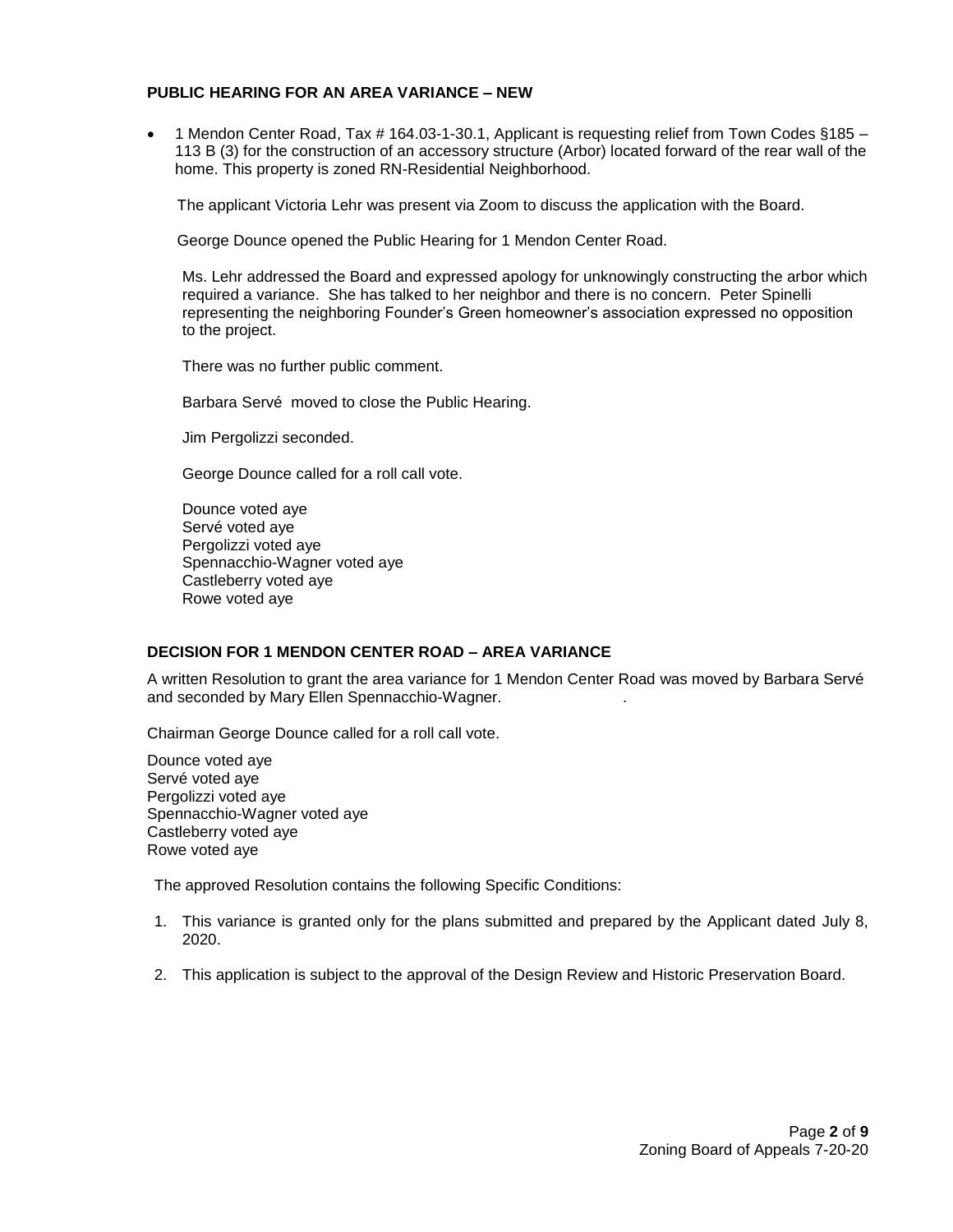15 Woodbury Place Tax # 137.68-1-14.1, Applicant is requesting relief from Town Code §185-113 B (6) & 185 – 17 I to locate an accessory structure (standby generator) encroaching on the rear setback of the property. This property is zoned RN – Residential Neighborhood District

George Dounce opened the Public Hearing.

Chris Pilosi of Pilosi Electric was present to represent the homeowner Carol Aroesty.

Phil Castleberry inquired about the timeline for installation of the unit. Mr. Pilosi indicated the generator would be ordered with in the next month.

Barb Serve stated that the proposed location of the generator is in a hidden, protected area and the Homeowner's Association has no objection.

There was no public comment.

Mary Ellen Spennacchio-Wagener moved to close the public hearing.

Barbara Servé seconded.

A poll was taken of the Board.

Dounce voted aye Spennacchio-Wagner voted aye Servé voted aye Castleberry voted aye Pergolizzi voted aye Rowe voted aye

### **DECISION FOR 15 WOODBURY PLACE - AREA VARIANCE**

A written Resolution to grant the area variance for 15 Woodbury Place was moved by Phil Castleberry and seconded by Barb Serve.

Chairman George Dounce called for a roll call vote.

Dounce voted aye Servé voted aye Pergolizzi voted aye Spennacchio-Wagner voted aye Castleberry voted aye Rowe voted aye

The approved Resolution contains the following Specific Conditions:

- 1. This variance is granted only for the plans submitted and prepared by the Applicant dated June 5, 2020.
- 2. All construction is to be completed by December 31, 2021.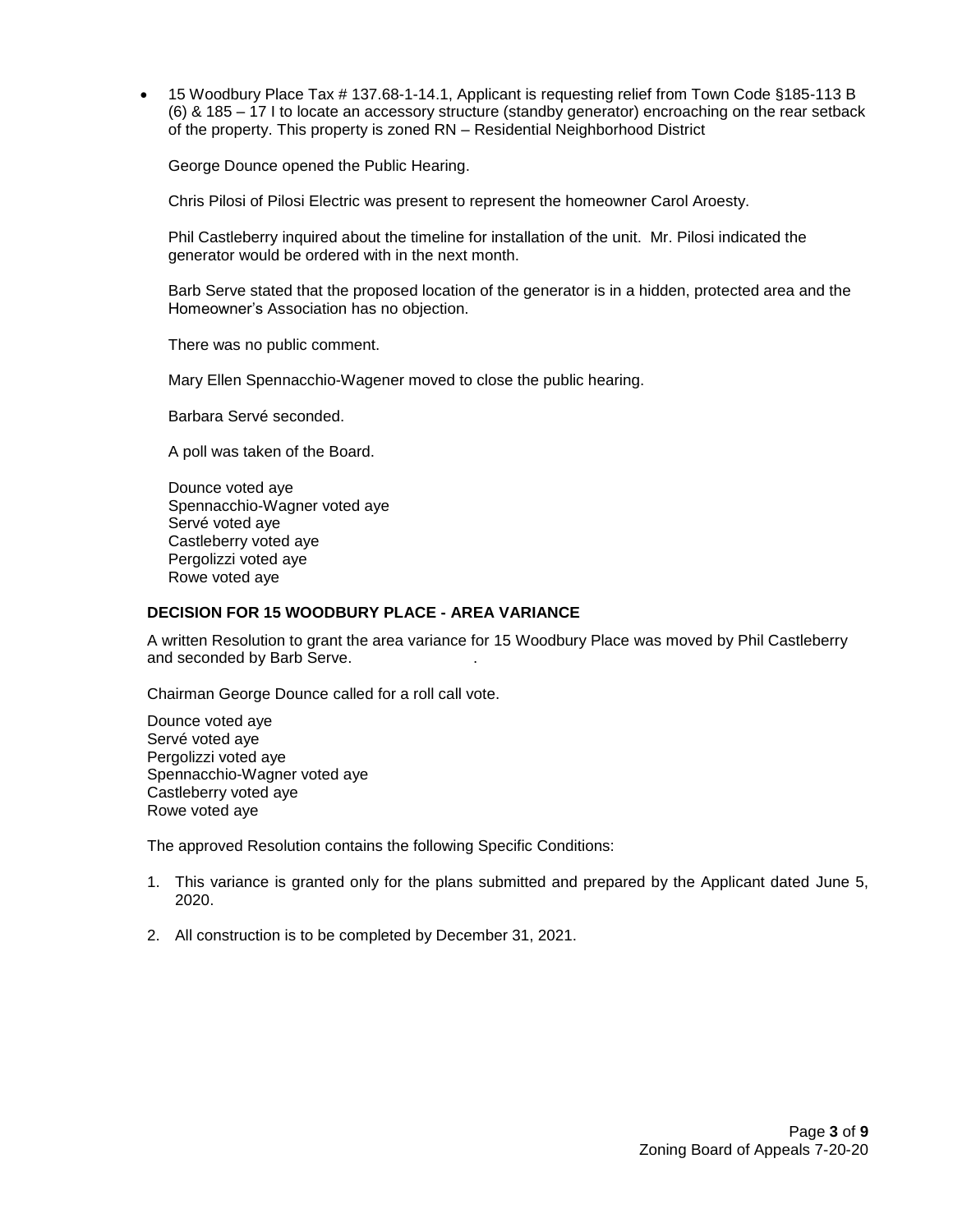25 Copper Woods, Tax # 178.03-1-45, Applicant is requesting relief from Town Code §185-113 B (3), & (6) and §185 – 17 E to allow construction of a shed located forward of the rear wall and encroaching into the side setback. Property is zoned RN – Residential Neighborhood District.

This application was withdrawn by the applicant in a request made in writing to the Town of Pittsford.

25 Parker Drive, Tax # 164.10-2-67, Applicant is requesting relief from Town Code § 185 -113 B (1) & (2) and § 185 -17 E to construct an addition encroaching into the side setback and for the construction of an over height and oversized accessory structure located in the rear yard. This property is zoned RN – Residential Neighborhood District.

The homeowners, Justin and Sheena Hamilton, were present to discuss this application with the Board. They referenced the need for additional storage space and a wood shop and room in the garage for their SUV and truck vehicles He indicated that the timeframe would be to do construction in the fall or spring.

George Dounce asked for public comment.

Lynn Early of 20 Parker Drive indicated that she is not affected by the changes and thinks it is a great idea for the homeowners to do this.

Margaret Donohue of 29 Parker Drive expressed her concerns on how the closeness of the garage addition will negatively affect her property as the expansion of the garage will back up to her property. She feels that this addition is also disproportionate to the sizes of other homes in the neighborhood.

Jim Pergolizzi asked the applicant if he would consider moving the garage and Mr. Hamilton indicated he does not wish to do so because it would decrease the size of the play area in the yard for his family.

David Rowe discussed potentially removing the man door and pulling the garage over but the opinion of the applicant was that this would not work with the house.

There was no further public comment.

Phil Castleberry moved to close the public hearing.

Barbara Servé seconded.

All Ayes.

The Board continued discussion. Barbara Servé and George Dounce agreed that they could appreciate the neighbor at 29 Parker Drive concerns. David Rowe felt he could sympathize with both the applicant needs and the neighbor's concerns. Mary Ellen Spennacchio-Wagner inquired as to what modification might be made to satisfy the applicant and appease the neighbor. Buffering vegetation was discussed but it was determined that it would still be too close to the neighbor and garage. Phil Castleberry noted that that the lot is deep, that the garage faces the neighbor's garage and the applicant has made a good effort to cooperate with the situation. Mark Lenzi noted that if the applicant were to put in a long garage to comply with code that it may creates more problems than it solves for the neighbor.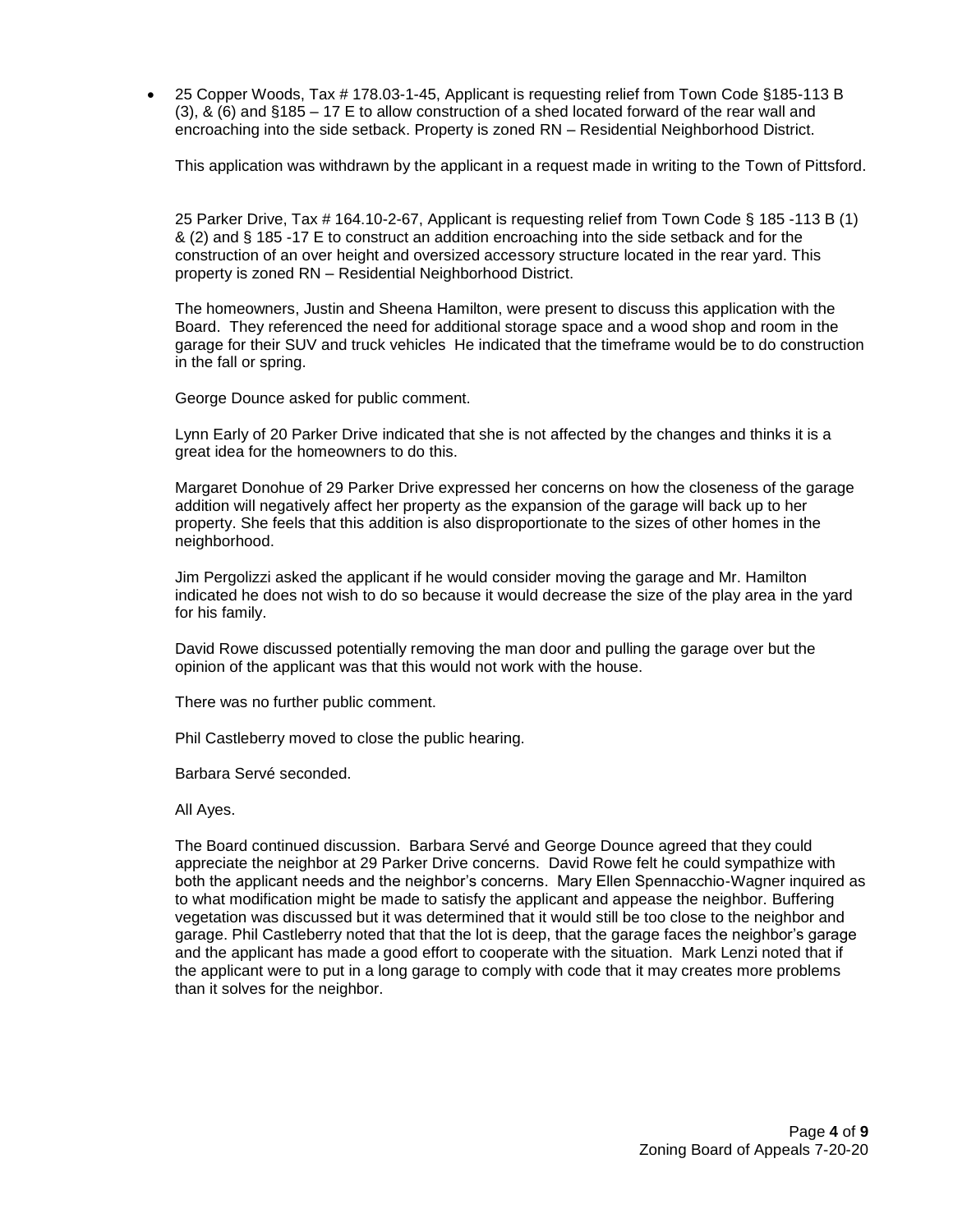#### **DECISION FOR 25 PARKER DRIVE – AREA VARIANCE**

A written Resolution to grant the area variance for an *oversized accessory structure* at 25 Parker Drive was moved by David Rowe and seconded by Mary Ellen Spennacchio-Wagner. .

Chairman George Dounce called for a roll call vote.

Dounce voted aye Servé voted aye Pergolizzi voted aye Spennacchio-Wagner voted aye Castleberry voted aye Rowe voted aye

The approved Resolution contains the following Specific Conditions:

- 1. This variance is granted only for the plans submitted and prepared by the Applicant dated May 15, 2020.
- 2. All construction is to be completed by December 31, 2022.
- 3. This structure is subject to the approval of the Design Review and Historic Preservation Board.

A written Resolution to grant the area variance for the addition of a *two-car garage* for 25 Parker Drive was moved by David Rowe and seconded by Phil Castleberry. .

Chairman George Dounce called for a roll call vote.

Dounce voted nay Servé voted nay Pergolizzi voted aye Spennacchio-Wagner voted aye Castleberry voted aye Rowe voted nay

The motion did not carry and the resolution for the two-car garage was not approved.

 28 Butternut Drive, Tax # 165.09-1-10, Applicant is requesting relief from Town Code §185-113 B (1) & (2) to allow construction of an over height and oversized accessory structure located in the rear yard. Property is zoned RN – Residential Neighborhood District.

The applicant John Hanson was present to discuss this application with the Board.

After review of the application, there was no further discussion from the Board.

There was no Public Comment.

Mr. Hanson indicated that no trees would be cleared for the project.

Jim Pergolizzi moved to close the Public Hearing.

Phil Castleberry seconded.

Chairman George Dounce called for a roll call vote.

Dounce voted aye Servé voted aye Pergolizzi voted aye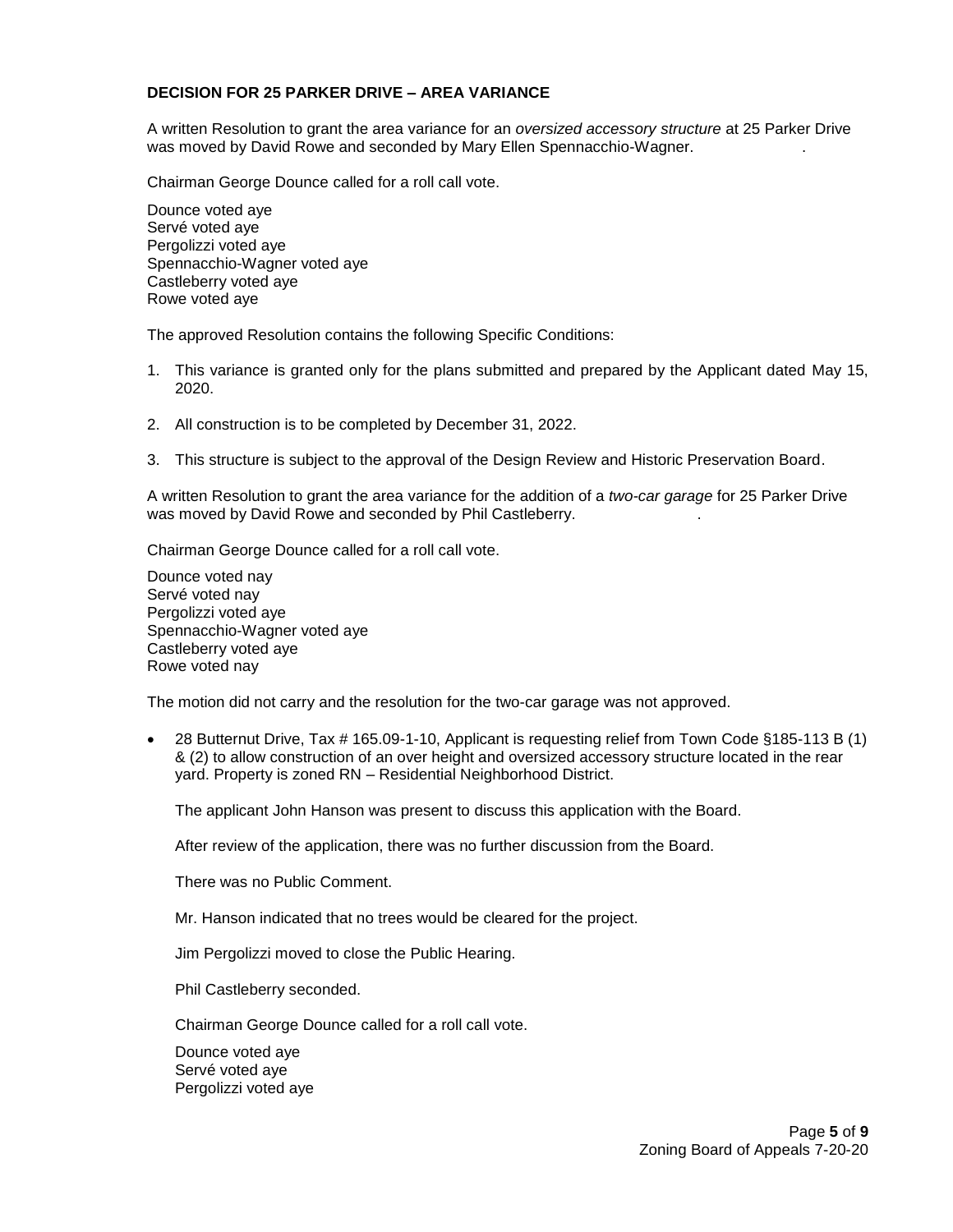Spennacchio-Wagner voted aye Castleberry voted aye Rowe voted aye

#### **DECISION FOR 28 BUTTERNUT DRIVE – AREA VARIANCE**

A written Resolution to grant the area variance for 28 Butternut Drive was moved by George Dounce and seconded by Barbara Servé.

Chairman George Dounce called for a roll call vote.

Dounce voted aye Servé voted aye Pergolizzi voted aye Spennacchio-Wagner voted aye Castleberry voted aye Rowe voted aye

The approved Resolution contains the following Specific Conditions:

- 1. This variance is granted only for the plans submitted and prepared by the Applicant dated July 8, 2020.
- 2. All construction is to be completed by December 31, 2021.
- 44 Harper Drive, Tax #178.07-1-28, Applicant is requesting relief from Town Code §185-113 B (3) to allow construction of a shed located forward of the rear wall of the home. The shed is proposed to be located in the side yard. Property is zoned RN – Residential Neighborhood District.

George Dounce open the Public Hearing.

No representative was present to discuss the application with the Board.

It was confirmed that this review is for a shed which already been placed on site.

There was no further Board discussion after a review of the submission materials and site visit.

There was no public comment.

David Rowe moved to close the Public Hearing.

George Dounce seconded.

A poll was taken of the Board.

Dounce voted aye Spennacchio-Wagner voted aye Servé voted aye Castleberry voted aye Pergolizzi voted aye Rowe voted aye

.

# **DECISION FOR 44 HARPER DRIVE – AREA VARIANCE**

A written Resolution to grant the area variance for an oversized accessory structure at 25 Parker Drive was moved by David Rowe and seconded by Mary Ellen Spennacchio-Wagner.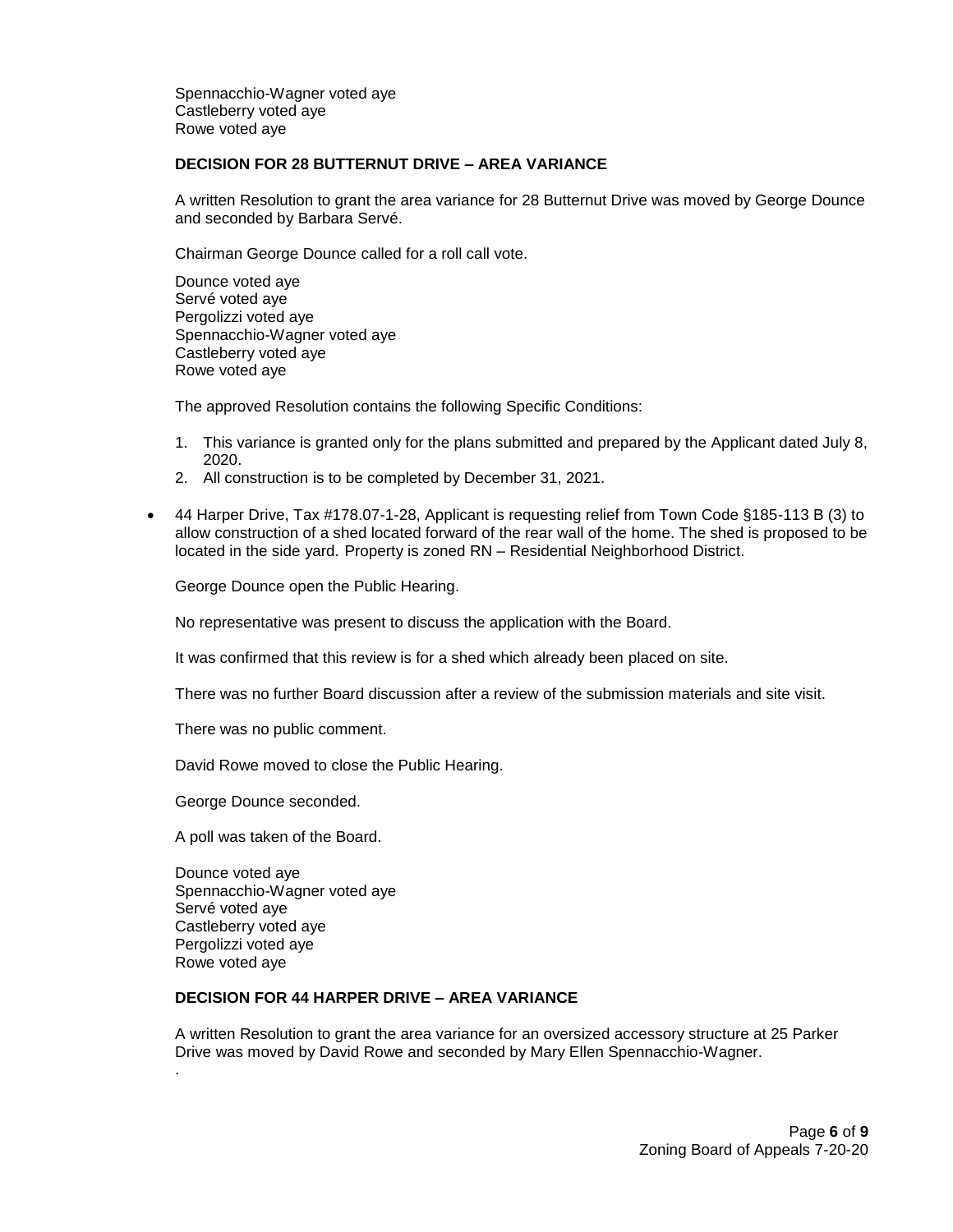Chairman George Dounce called for a roll call vote.

Dounce voted aye Servé voted aye Pergolizzi voted aye Spennacchio-Wagner voted aye Castleberry voted aye Rowe voted aye

The approved Resolution contains the following Specific Conditions:

- 1. This variance is granted only for the plans submitted and prepared by the Applicant dated May 29, 2020.
- 393 Thornell Road, Tax # 178.04-1-59.1, Applicant is requesting relief from Town Code §185- 113 B (1) & (6) and §185 – 17 L for the construction of an oversized accessory structure (Storage Shed) located in side yard and encroaching into the side setback. The structure is proposed to be approximately 192 Sq. Ft. Property is zoned RN- Residential Neighborhood District.

The applicant, Steven Kleindienst, was present to discuss the application with the Board.

He indicated that the most affected neighbor has indicated they have no concerns about the project.

There was no Public Comment.

Barbara Servé moved to close the Public Hearing.

George Dounce seconded.

A poll was taken of the Board.

Dounce voted aye Spennacchio-Wagner voted aye Servé voted aye Castleberry voted aye Pergolizzi voted aye Rowe voted aye

# **DECISION FOR 393 THORNELL ROAD – AREA VARIANCE**

A written Resolution to grant the area variance for 393 Thornell Road was moved by Mary Ellen Spennacchio-Wagner and seconded by Barbara Servé. .

Chairman George Dounce called for a roll call vote.

 Dounce voted aye Servé voted aye Pergolizzi voted aye Spennacchio-Wagner voted aye Castleberry voted aye Rowe voted aye

The approved Resolution contains the following Specific Conditions:

1. This variance is granted only for the plans submitted and prepared by the Applicant dated July 8, 2020.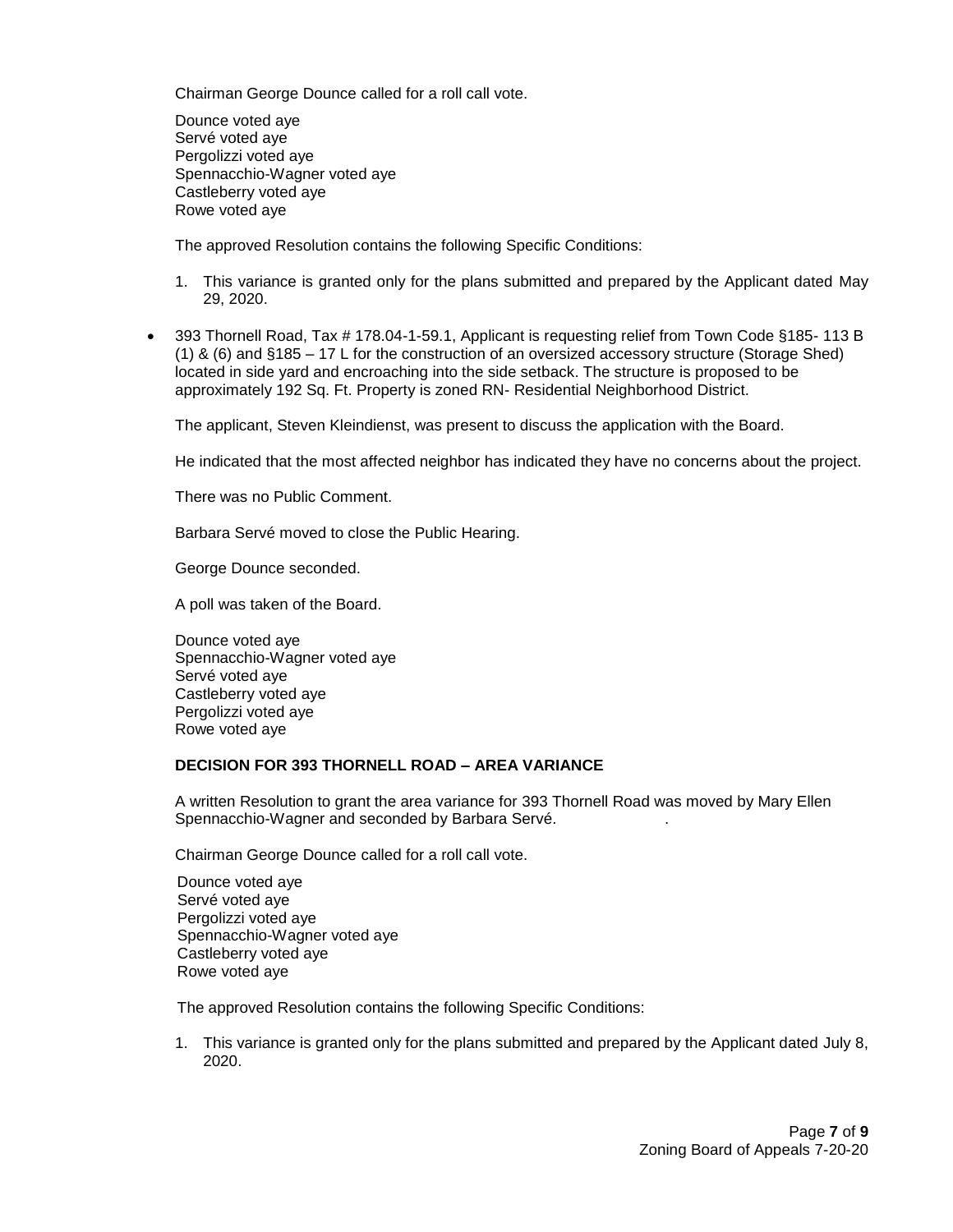- 2. All construction is to be completed by December 31, 2021.
- 40 Skylight Trail Tax # 192.06-1-99, Applicant is requesting relief from Town Code §185- 113 B (1) & (2) for the construction of an oversized accessory structure (Community Garden Building) located in the Alpine Ridge Subdivision. Property is zoned RN- Residential Neighborhood District.

Jeff Morrell of Morrell Builders was present to discuss the application with the Board.

Mr. Morrell described the oversized accessory structure will serve as a Community Center/Greenhouse for the Alpine Ridge Community which is currently being developed. It would be a winterized building and will serve the entire community. Sidewalks will be installed to connect the building with the community. There will be no commercial parking lot. The location has been approved by the Planning Board.

The timeframe for the project is that the developer is looking to start as soon as possible pending approval from the Design Review and Historic Preservation Board and the issuance of a building permit.

There was no Public Comment.

David Rowe moved to close the Public Hearing

Mary Ellen Spennacchio-Wagner seconded.

George Dounce voted aye Mary Ellen Spennacchio-Wagner voted aye Barbara Servé voted aye Phil Castleberry voted aye Jim Pergolizzi voted aye David Rowe voted aye

## **DECISION FOR 40 SKYLIGHT TRAIL – AREA VARIANCE**

A written Resolution to grant the area variance for 40 Skylight Trail was moved by David Rowe and seconded by Mary Ellen Spennacchio-Wagner. .

Chairman George Dounce called for a roll call vote.

 Barbara Servé voted aye Mary Ellen Spennacchio-Wagner voted aye George Dounce voted aye Phil Castleberry voted aye James Pergolizzi voted aye David Rowe voted aye

The approved Resolution contains the following Specific Conditions:

- 1. This variance is granted only for the plans submitted and prepared by the Applicant dated May 15, 2020.
- 2. All construction is to be completed by December 31, 2021.
- 3. The proposed Accessory Building (Community Garden) is subject to review and approval of Design Review & Historic Preservation Board.